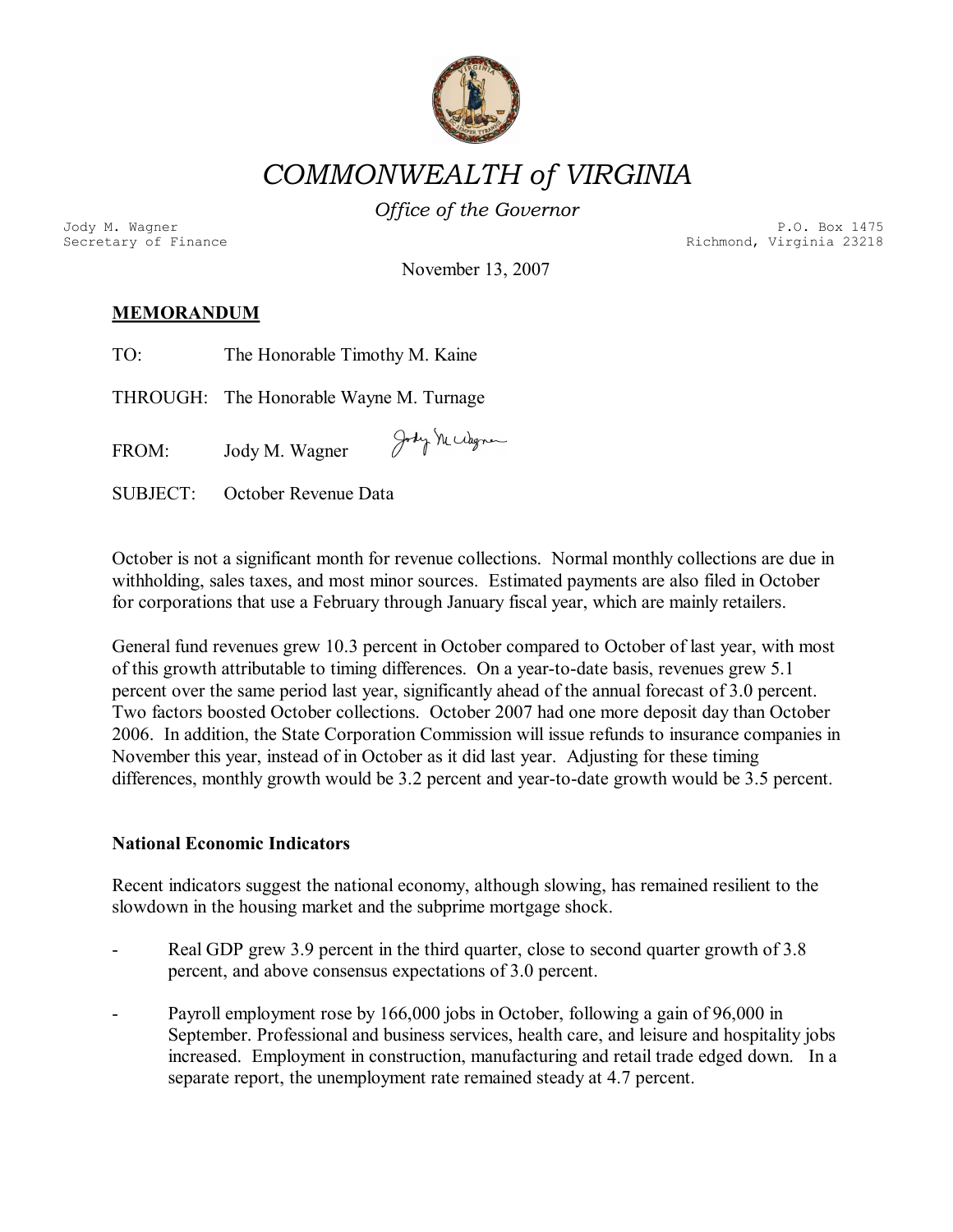The Honorable Timothy M. Kaine November 13, 2007 Page 2 of 5

- Initial claims for unemployment dropped by 13,000 to 317,000 during the week ending November 3. The four-week moving average rose slightly, from 327,750 to 329,750. Initial claims have remained between 300,000 and 340,000 since the second half of 2006, and are consistent with an expanding job market.
- Inflation remains under control. The Consumer Price Index rose 0.3 percent in September, with rising energy and food prices. Core inflation, excluding food and energy, increased 0.2 percent in September, resulting in growth of 2.1 percent over the last year.
- Manufacturing activity almost stalled in October. The Institute of Supply Management index fell from 52.0 to 50.9, its fourth consecutive decline and barely above the 50.0 level indicative of expansion.
- The Conference Board's index of leading indicators rose 0.3 percent to 137.9 in September, the third increase in the last six months. Eight of the ten components that comprise the index contributed to the growth. Increases and decreases in the index have been offsetting each other from month to month, and the index now stands at the same level as March 2007.
- The Conference Board's index of consumer confidence fell from 99.5 to 95.6 in October, its third consecutive drop and its lowest level since October 2005. Both the current situation and expectations components declined.
- At its October meeting, the Federal Reserve lowered the federal funds rate by 25 basis points to 4.50 percent. The committee noted that, "Economic growth was solid in the third quarter, and strains in financial markets have eased somewhat on balance. However, the pace of economic expansion will likely slow in the near term, partly reflecting the intensification of the housing correction."

#### **Virginia Economy**

In Virginia, payroll employment grew 1.8 percent in September. Jobs grew by 2.2 percent in Hampton Roads, 1.7 percent in Northern Virginia, 0.9 percent in Richmond-Petersburg, and 2.0 percent in the western MSAs. The unemployment rate fell from 3.1 percent to 2.8 percent in September.

The Virginia leading index fell 0.4 percent in September, its second consecutive decline. Falling auto registrations and building permits were partially offset by fewer initial claims for unemployment. The regional indices fell in seven of the state's eleven metropolitan areas in September: Northern Virginia, Hampton Roads, Richmond, Roanoke, Blacksburg, Winchester, and Danville. The indices in Charlottesville, Bristol and Harrisonburg were unchanged, while Lynchburg increased in September.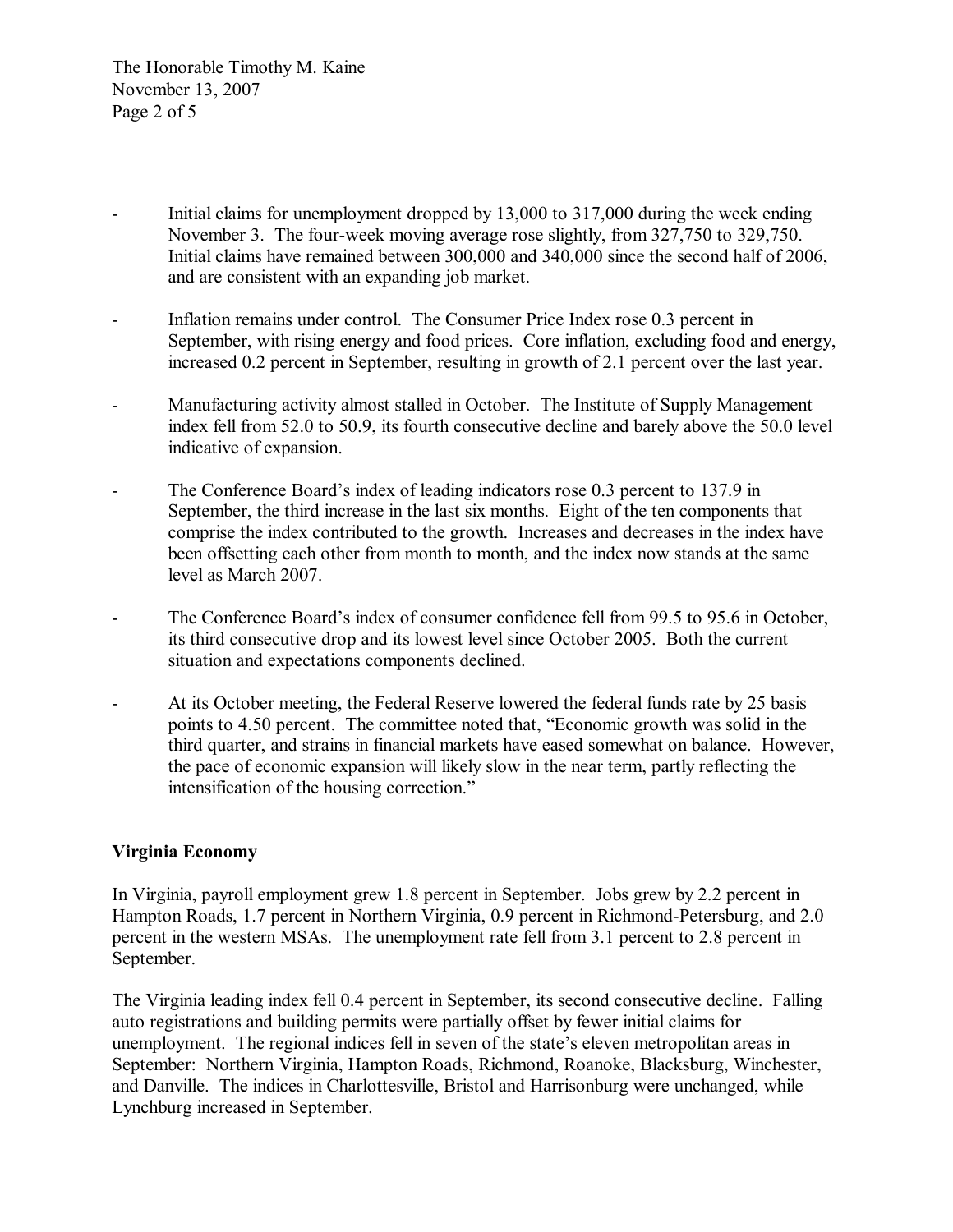The Honorable Timothy M. Kaine November 13, 2007 Page 3 of 5

## **October Revenue Collections**

General fund revenues grew 10.3 percent in October compared to October of last year, with most of this growth attributable to timing differences. On a year-to-date basis, revenues grew 5.1 percent over the same period last year, significantly ahead of the annual forecast of 3.0 percent. Adjusting for these timing differences, monthly growth would be 3.2 percent and year-to-date growth would be 3.5 percent. Both individual withholding and nonwithholding receipts are above expectations. Collections of corporate income tax and sales and use tax are close to their annual forecasts.

*Individual Income Tax Withholding (57% of general fund revenues)*: With one more deposit day than October of last year, collections of payroll withholding taxes grew 11.2 percent in October. Year-to-date withholding growth is 6.4 percent, slightly ahead of the projected annual growth rate of 6.1 percent.

*Individual Income Tax Nonwithholding (19% of general fund revenues)*: October is typically a slow month for nonwithholding collections. Collections of nonwithholding were \$19.5 million ahead of October 2006, a 22.5 percent increase. Year-to-date, collections in this source are 12.9 percent above the same period last year, ahead of the estimate of an 8.8 percent increase.

*Individual Income Tax Refunds*: TAX issued \$64.7 million in individual refunds in October, compared with \$48.7 million in October 2006. Year-to-date, refunds are 6.7 percent below the same period last year, trailing the forecast of a 10.5 percent increase.

*Net Individual Income Tax (65% of general fund revenues)*: Year-to-date net individual income tax growth is 8.1 percent, ahead of the projected annual growth rate of 6.2 percent.

*Sales Tax (20% of general fund revenues)*: Collections of sales and use taxes, reflecting September sales, grew 2.1 percent in October. On a year-to-date basis, collections of sales and use taxes have increased 2.8 percent, equal to the forecasted growth rate.

*Corporate Income Tax (5% of general fund revenues)*: October corporate income tax collections include estimated payments from corporations with a February through January fiscal year, including many retailers. Collections in corporate income taxes fell 20.6 percent in October. On a year-to-date basis, corporate income tax collections have fallen 16.0 percent from the same period last year, close to expectations of a 17.4 percent decline. Lower corporate payments and a substantial increase in refund activity both contributed to the decline.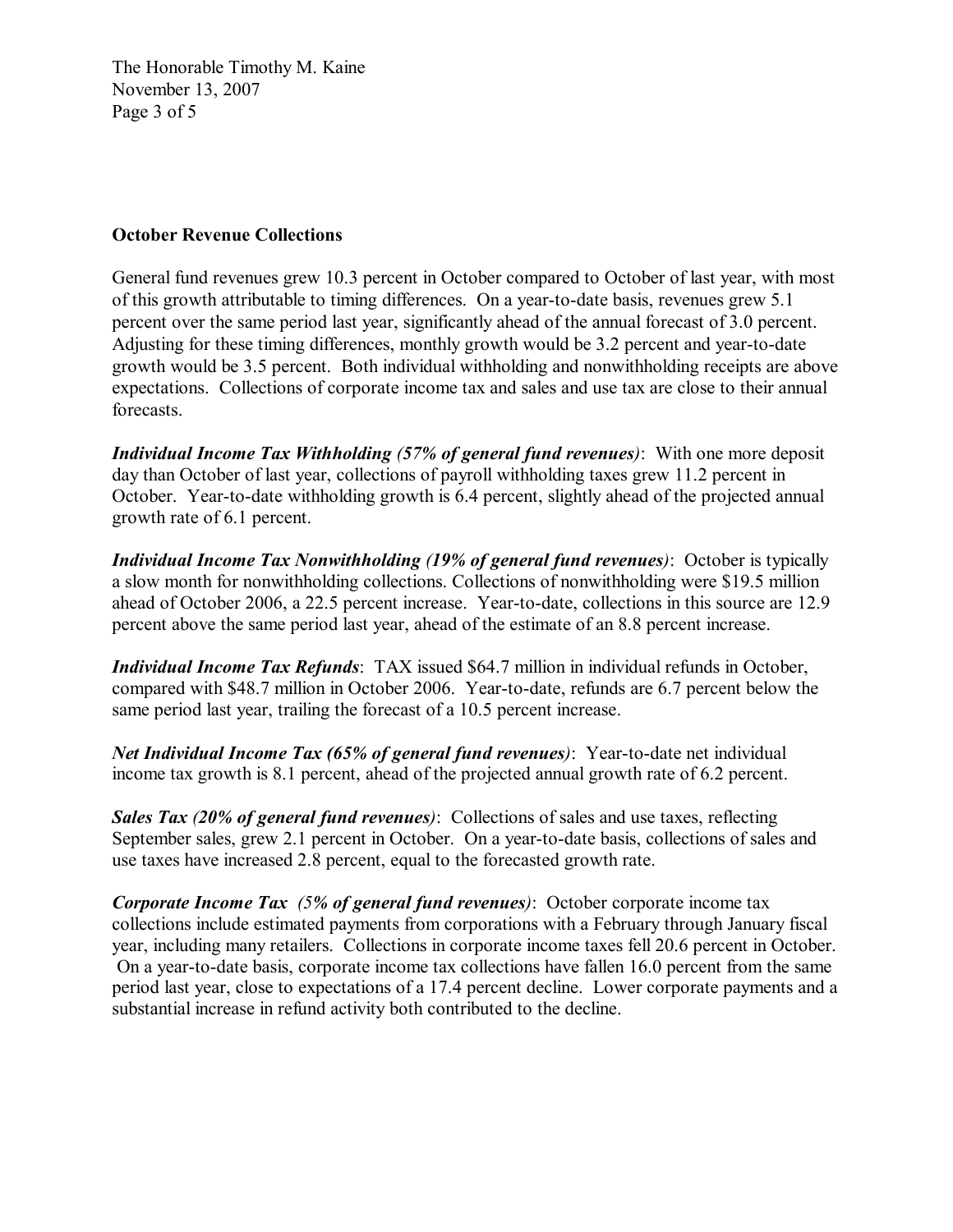The Honorable Timothy M. Kaine November 13, 2007 Page 4 of 5

*Wills, Suits, Deeds, Contracts (3% of general fund revenues)*: Wills, suits, deeds, and contracts – mainly recordation tax collections – fell 11.9 percent in October as the housing market continued to slow. On a year-to-date basis, collections in this source declined 13.0 percent from last year, compared with the estimate of a 9.0 percent annual decline.

*Insurance Premiums (2% of general fund revenues)*: Year-to-date collections of the tax on insurance premiums are 74.4 percent ahead of the same period last year. Growth is overstated because last year the State Corporation Commission issued refunds in October, while this year refunds will be issued in November.

# **Other Revenue Sources**

The following list provides data on October collections for other revenue sources:

|                                    | Year-to-Date | Annual<br><b>Estimate</b> |  |
|------------------------------------|--------------|---------------------------|--|
| ABC Taxes (1% GF revenues)         | $-2.8\%$     | $0.7\%$                   |  |
| Interest Income (0.9% GF revenues) | 5 7%         | $-22.2\%$                 |  |

*All Other Revenue*: Receipts in All Other Revenue grew 41.3 percent in October – \$60.9 million compared with \$43.1 million in October of last year. Most of the increase was in inheritance, gift, and estate taxes  $-$  \$26.9 million compared with \$14.8 million in October 2006. For the fiscal year-to-date, collections of All Other Revenue are 2.5 percent ahead of the same period in fiscal year 2007, ahead of the annual estimate of a 0.1 percent decline.

*Lottery Revenues:* Net income totaled \$36.7 million in October or \$2.1 million more than last year. October was 5.8 percent ahead of October of last year as a decline in expenses offset a small decline in sales. Year-to-date, net income is up 18.6 percent as compared to the annual forecast of a 7.3 percent decline. Comparisons to last year are affected because products currently offered (Fast Play Bingo, additional daily games' drawings) were not offered or included in sales and net income results from last year. In addition, jackpot sales were significantly depressed last year because of unusually low advertised jackpots.